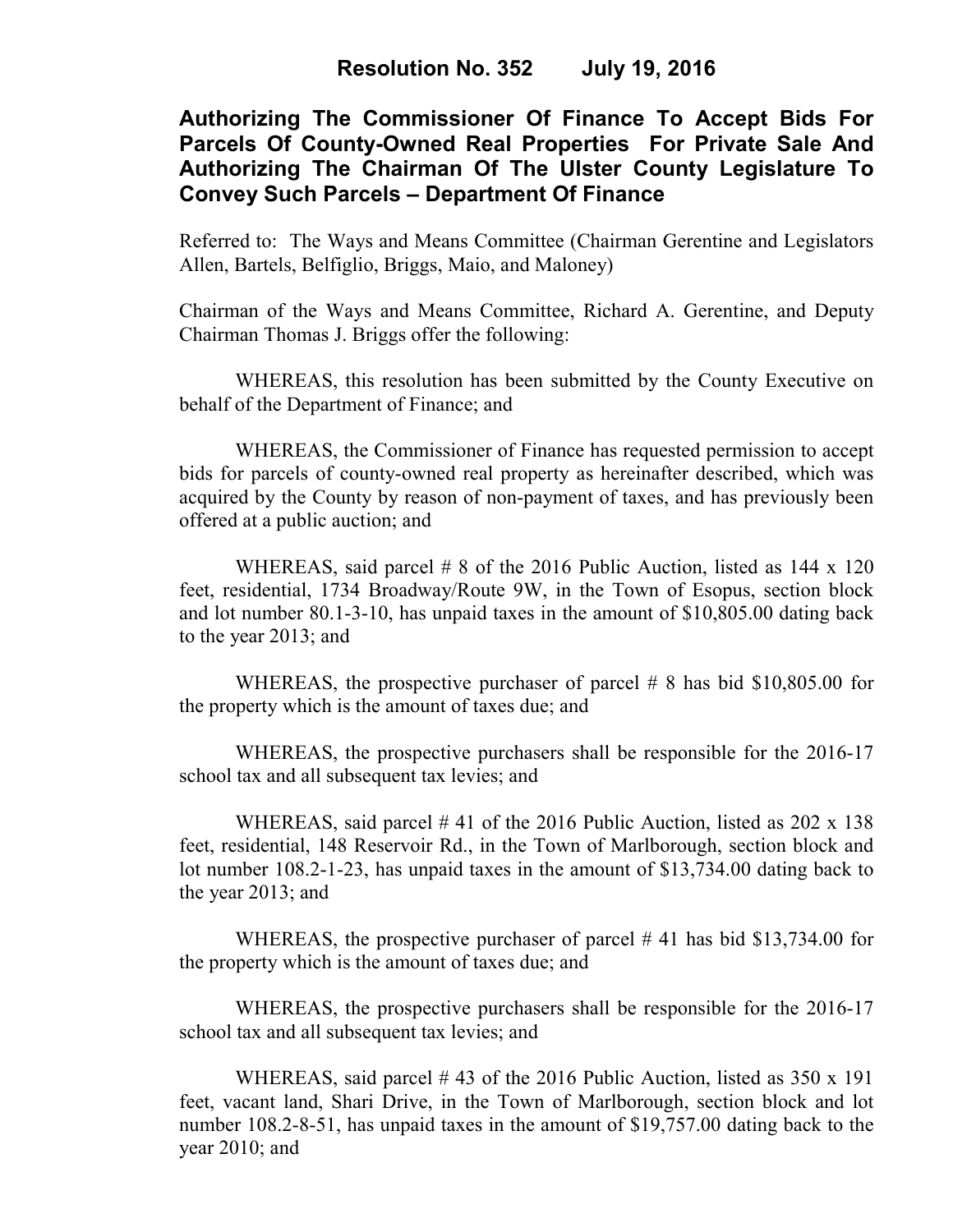### **- Page 2 -**

### **Resolution No. 352 July 19, 2016**

## **Authorizing The Commissioner Of Finance To Accept Bids For Parcels Of County-Owned Real Properties For Private Sale And Authorizing The Chairman Of The Ulster County Legislature To Convey Such Parcels – Department Of Finance**

WHEREAS, the prospective purchaser of parcel #43 has bid \$2,000.00 for the property which is the upset price as determined by the Real Property Tax Service Agency; and

 WHEREAS, the prospective purchasers shall be responsible for the 2016-17 school tax and all subsequent tax levies; and

WHEREAS, said parcel # 60 of the 2016 Public Auction, listed as 1.00 acre, vacant land, Sarafian Rd., in the Town of New Paltz, section block and lot number 86.18-2-23, has unpaid taxes in the amount of \$12,532.00 dating back to the year 2013; and

WHEREAS, the prospective purchaser of parcel # 60 has bid \$12,532.00 for the property which is the amount of taxes due; and

 WHEREAS, the prospective purchasers shall be responsible for the 2016-17 school tax and all subsequent tax levies; and

WHEREAS, said parcel # 172 of the 2016 Public Auction, listed as 5.2 acres, vacant land, Oliverea Rd., in the Town of Shandaken, section block and lot number 12.18-1-6, has unpaid taxes in the amount of \$4,626.00 dating back to the year 2012; and

WHEREAS, the prospective purchaser of parcel # 172 has bid \$4,626.00 for the property which is the amount of taxes due; and

 WHEREAS, the prospective purchasers shall be responsible for the 2016-17 school tax and all subsequent tax levies; and

WHEREAS, said parcel  $#$  198 of the 2016 Public Auction, listed as 75 x 167.40, residential, 43 Wildwood Ln., in the Town of Ulster, section block and lot number 39.7-11-15, has unpaid taxes in the amount of \$8,262.00 dating back to the year 2013; and

WHEREAS, the prospective purchaser of parcel # 198 has bid \$8,262.00 for the property which is the amount of taxes due; and

 WHEREAS, the prospective purchasers shall be responsible for the 2016-17 school tax and all subsequent tax levies; and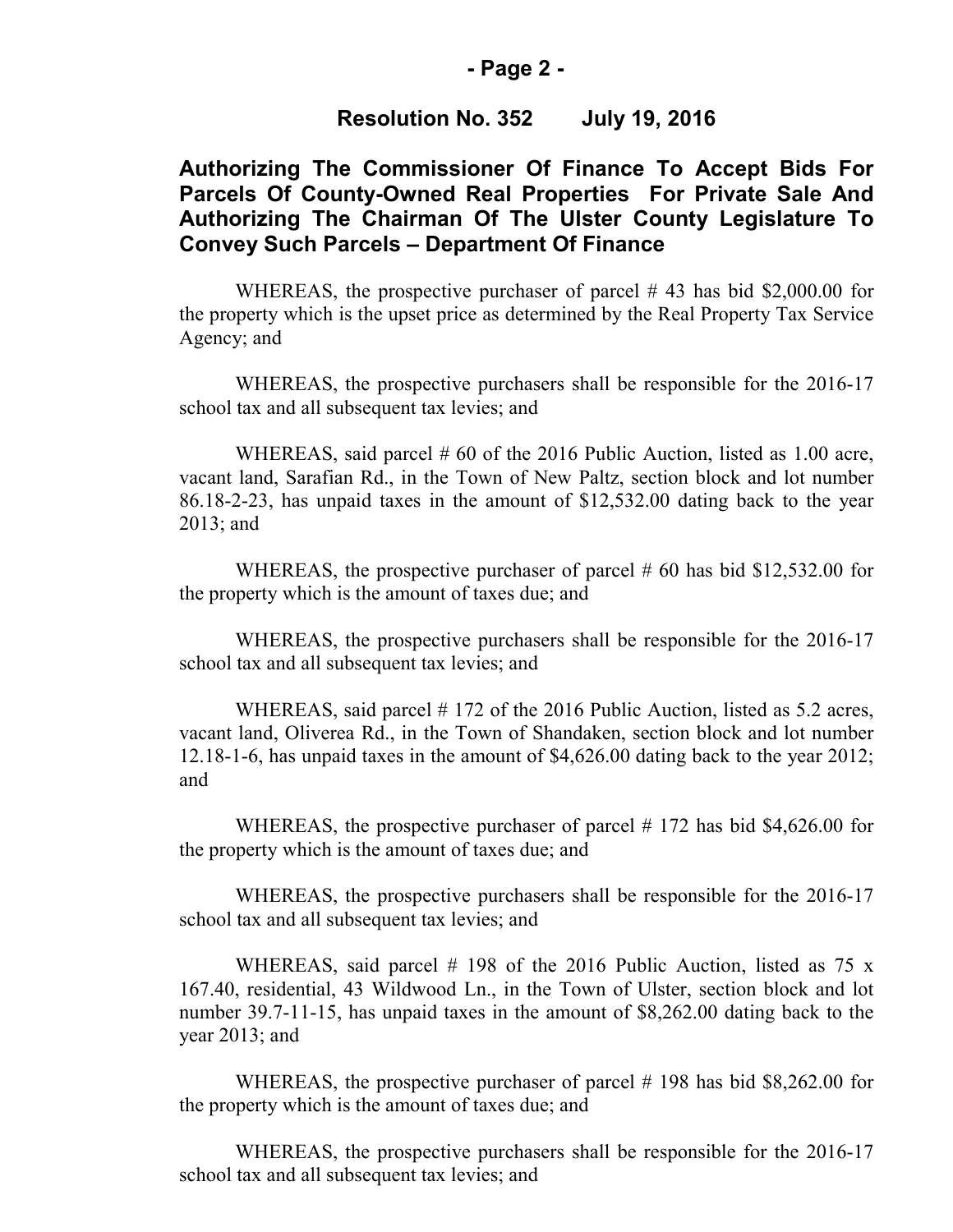## **- Page 3 -**

## **Resolution No. 352 July 19, 2016**

# **Authorizing The Commissioner Of Finance To Accept Bids For Parcels Of County-Owned Real Properties For Private Sale And Authorizing The Chairman Of The Ulster County Legislature To Convey Such Parcels – Department Of Finance**

WHEREAS, these conveyances constitute Type II actions under section 4.1.5 of the County of Ulster's State Environmental Quality Review Act (SEQRA) Type II List that was adopted in Resolution No. 118 on April 20, 2010; and

 WHEREAS, as per section 3 of the County's Type II List, these actions do not pose a significant potential environmental impact and may be progressed as Type II actions in accordance with 6 NYCRR Part 617 of SEQRA; now therefore, be it

RESOLVED, that the Ulster County Commissioner of Finance is authorized to accept payment as follows:

| <b>PREVIOUS OWNER</b>                                      | <b>TOWN</b>   | <b>BIDDER</b>                                                                   | <b>BID AMOUNT</b> |
|------------------------------------------------------------|---------------|---------------------------------------------------------------------------------|-------------------|
| Harkness Sign Art Studio<br>SBL#: 80.1-3-10<br>Parcel #8   | <b>Esopus</b> | Viviani, Catello<br>PO Box 1973<br>Kingston, NY 12402                           | \$10,805.00       |
| Lomonaco, Ralph & Ruth<br>SBL#: 108.2-1-23<br>Parcel $#41$ |               | Marlborough Waheed, Mohammad M.<br>144 Reservoir Rd.<br>Marlboro, NY 12542      | \$13,734.00       |
| Squillante & Masarachia<br>SBL#108.2-8-51<br>Parcel $#43$  | Marlborough   | Stillwater Recovery, LLC<br>339 Park Lane<br>Massapequa Park, NY 11762          | \$2,000.00        |
| Sarafian, Walter<br>SBL#: 86.18-2-23<br>Parcel #60         | New Paltz     | Dumas, Julien Y.<br>Fleuriot, Heronne<br>7 Sarafian Rd.<br>New Paltz, NY 12561  | \$12,532.00       |
| Bauer, Lawrence<br>SBL#: 12.18-1-6<br>Parcel $# 172$       | Shandaken     | Oliverea K. Partners One LLC<br>44 Montgomery Street<br>San Francisco, CA 94104 | \$4,626.00        |
| Bunce, Henry<br>SBL#: 39.7-11-15<br>Parcel $# 198$         | Ulster        | Vogt, Paul & Irene<br>57 Wildwood Lane<br>Saugerties, NY 12477                  | \$8,262.00        |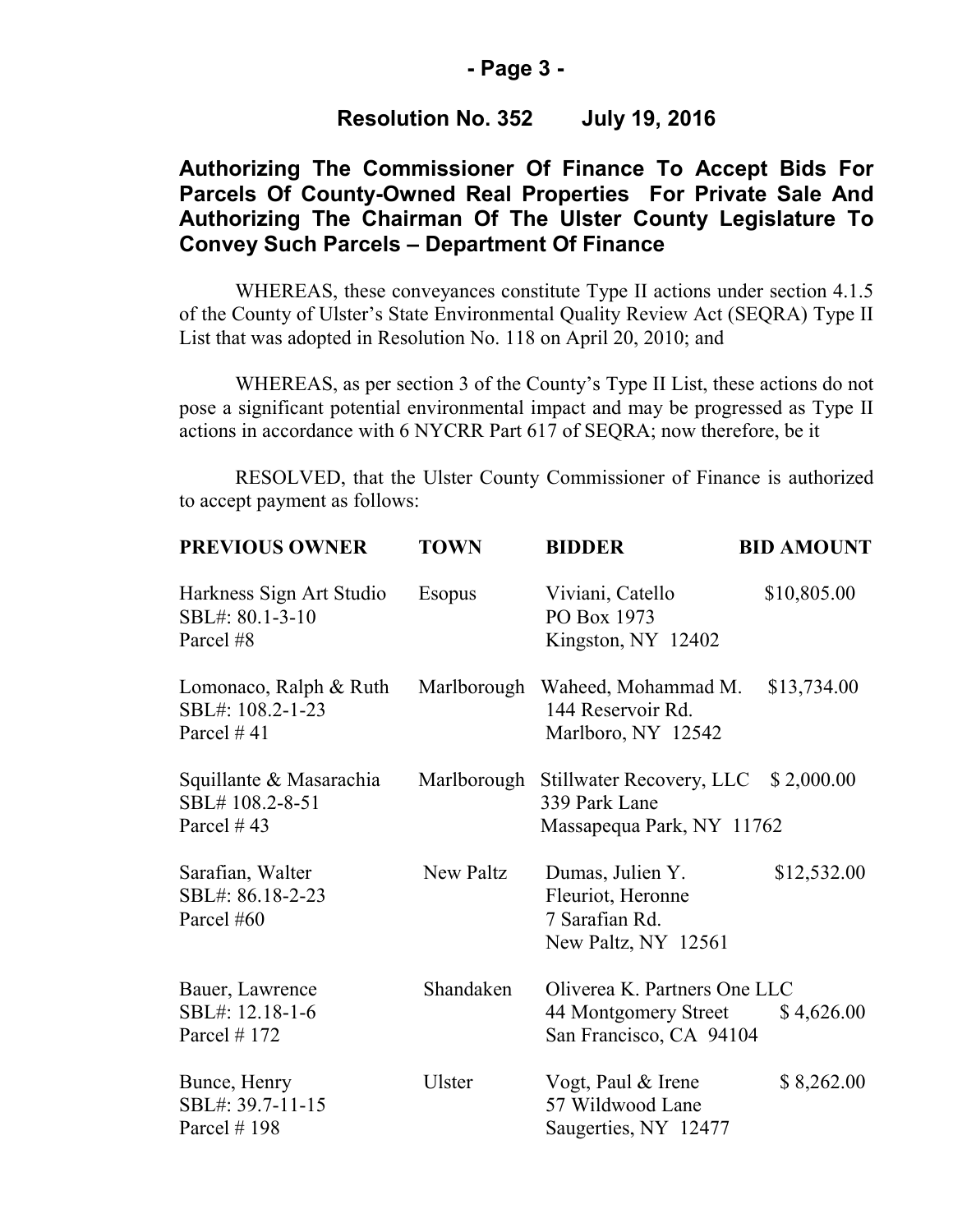### **- Page 4 -**

## **Resolution No. 352 July 19, 2016**

## **Authorizing The Commissioner Of Finance To Accept Bids For Parcels Of County-Owned Real Properties For Private Sale And Authorizing The Chairman Of The Ulster County Legislature To Convey Such Parcels – Department Of Finance**

and, be it further,

RESOLVED, that the Chairman of the Ulster County Legislature is authorized and directed to make, execute and deliver to said bidder making payment, a quitclaim deed conveying the interest of the County in said parcel, which quitclaim deed shall contain the covenant that the said County of Ulster shall in no event be or become liable for any defects in title conveyed for any cause whatsoever, and that no claim or demand of any nature shall ever be made against the County of Ulster arising from such sale, conveyance or the proceedings leading thereto,

and moves its adoption.

#### ADOPTED BY THE FOLLOWING VOTE:

AYES: 20 NOES: 0 (Absent: Legislators Fabiano, R. Parete and Roberts)

Passed Committee: Ways and Means on July 12, 2016

FINANCIAL IMPACT: TOTAL UNPAID TAXES: \$69,716.00 TOTAL ACCEPTED BID: \$51,959.00